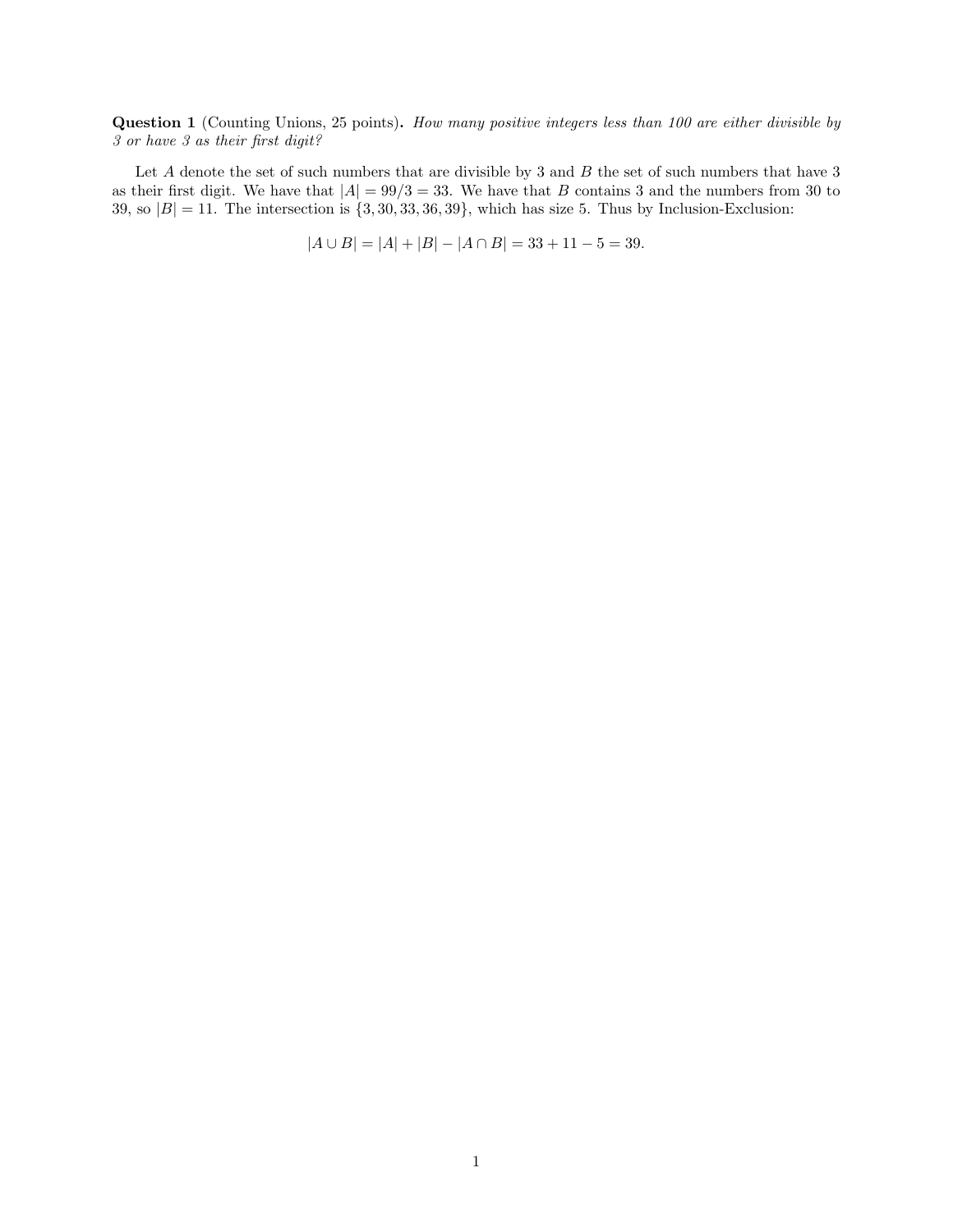Question 2 (Permutation Square, 25 points). Suppose that  $\pi$  is the permutation of [9] whose canonical cycle notation (without the parentheses) is 613482957. What is the canonical cycle notation for  $\pi^2$ ?

The cycle structure of  $\pi$  is (6134)(82)(957). Squaring we find that  $\pi^2$  sends 1, 2, 3, 4, 5, 6, 7, 8, 9 to  $4, 2, 6, 1, 9, 3, 5, 8, 7$  respectively. The cycle structure is  $(63)(14)(8)(2)(975)$ . Putting this in canonical cycle notation we get  $(2)(41)(63)(8)(975)$ .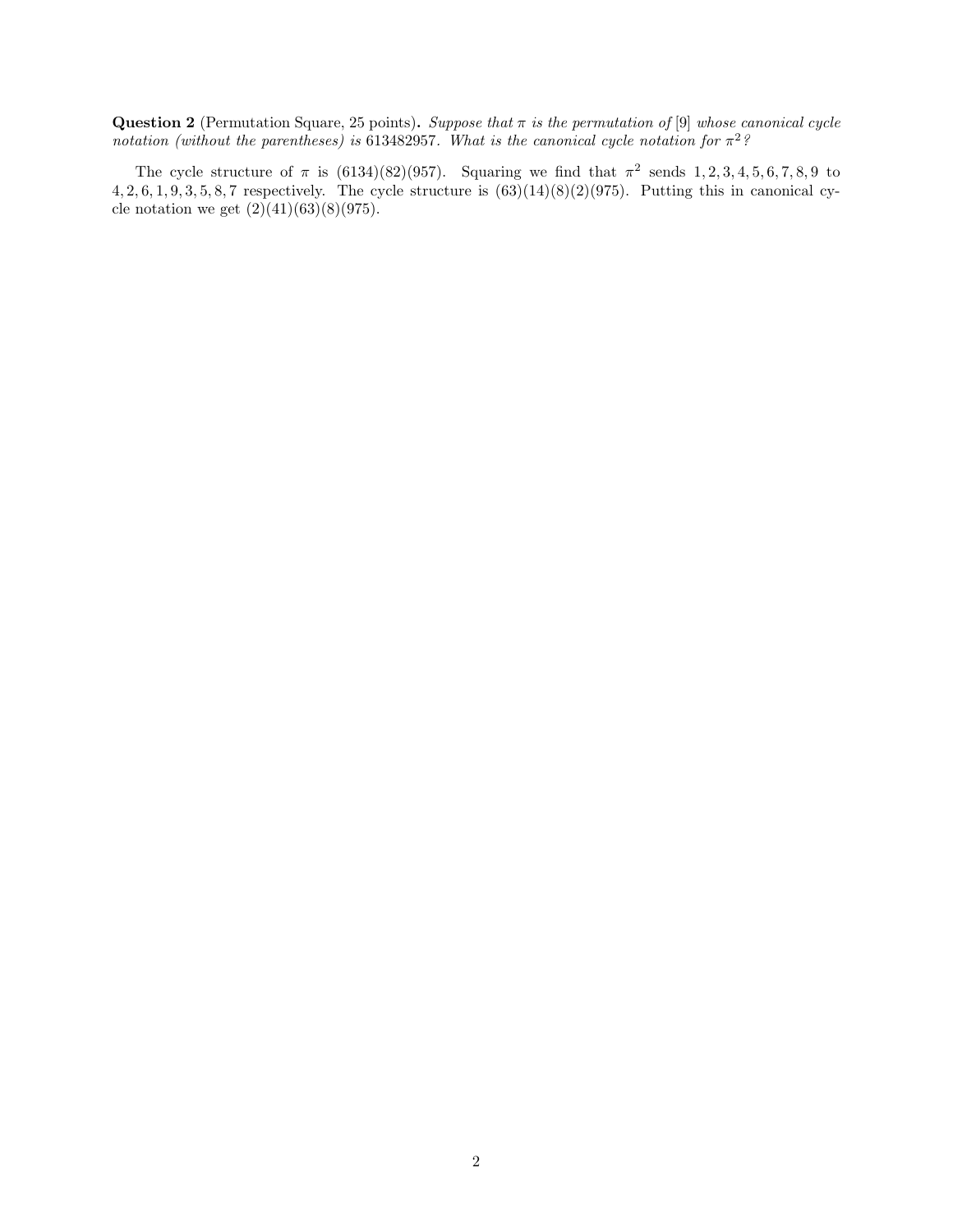**Question 3** (Binomial Coefficient Bound, 25 points). Show that for all  $n \geq 0$  that

$$
\binom{3n}{n} \le (27/4)^n.
$$

*Hint:* use induction and consider the ratio of  $\binom{3(n+1)}{n+1}$  to  $\binom{3n}{n}$ .

We prove this by induction on *n*. For  $n = 0$ , we note that  $\binom{3n}{n} = 1 = (27/4)^n$ . For the inductive step, we assume that

$$
\binom{3n}{n} \le (27/4)^n.
$$

We note that

$$
\binom{3(n+1)}{n+1} = \binom{3n}{n} \left( \frac{(3n+3)(3n+2)(3n+1)}{(n+1)(2n+2)(2n+1)} \right)
$$
  
\n
$$
\leq (27/4)^n (27/4) \frac{(n+1)(n+2/3)(n+1/3)}{(n+1)(n+1)(n+1/2)}
$$
  
\n
$$
\leq (27/4)^{n+1}.
$$

This completes our inductive step and proves our result.